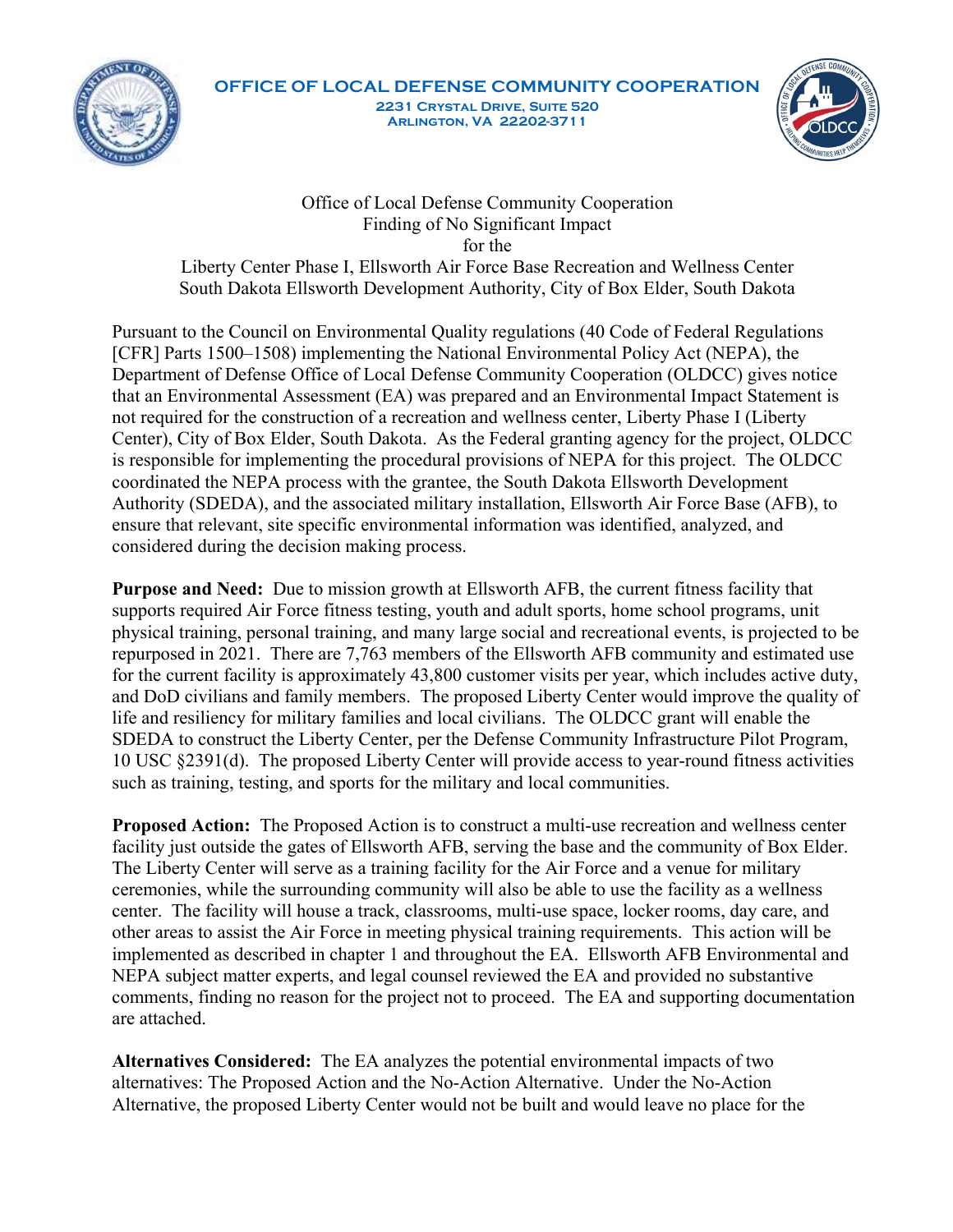Air Force to train or hold formal ceremonies. Members of both the military and local community would not have access to a recreation facility in close proximity to the base where many live and work. The No-Action Alternative would not meet the purpose and need previously described for the project but it serves as a baseline point of comparison for the potential impacts of the Proposed Action throughout the EA. The EA documents that SDEDA reviewed all reasonable alternatives, with consideration given to planning constraints, existing infrastructure capacity, sustainability, and OLDCC grant requirements and found only one alternative would meet the purpose and need. Therefore no additional alternatives, beside the Proposed Action and the No-Action Alternative, were carried forward for analysis.

Environmental Effects: No significant direct, indirect, or cumulative environmental impacts would occur from implementing the Proposed Action. Certain environmental resources (coastal zone management, geological resources, environmental justice/protection of children, socioeconomics, and visual resources) were not analyzed in detail in this EA because the Proposed Action would not likely result in any potential environmental impacts on these resources, or impacts would be negligible. Potential environmental impacts on noise, air quality, land use, topography and soils, water resources, biological resources, safety and occupational health, utilities and infrastructure, hazardous materials and wastes, and cultural resources are documented in chapter 4 of the EA.

Anticipated Environmental Effects: OLDCC assessed potential impacts of the No-Action Alternative and the Proposed Action in the City of Box Elder and around Ellsworth AFB. Environmental consequences from the Proposed Action, including discussions concerning best construction practices, are detailed in chapter 4 of the EA. Minor, temporary impacts during construction may occur due to the operation of construction equipment and disturbance of soil and vegetation. These potential impacts will be minimized through the use of standard construction practices, best management practices (BMPs), and compliance with applicable permit requirements. Construction noise will be a short-term impact that will be controlled by BMPs and will be mitigated to the greatest extent feasible. Construction noise will not exceed applicable codes and noise impacts should not be significant. Temporary, adverse impacts to air quality by emitting criteria pollutants from vehicles and equipment, and fugitive dust from ground-disturbing and construction-related activities would generate emissions below de minimis levels. Therefore, construction activities associated with the Proposed Action would not result in significant impacts on air quality. Minor adverse impacts to soils at the site can be expected for construction, but impacts will not be significant because the soils were previously disturbed and the soil types found on the project area are not unique or rare. Further, construction BMPs and a stormwater pollution prevention plan will be implemented during construction, and an approved stormwater management plan would address site runoff and sediment discharges from the site. The site will also adhere to the South Dakota Department of Agriculture and Natural Resources' General Construction Stormwater Permit requirements, as well as the City of Box Elder's Stormwater Rules and Regulations. The OLDCC grantee is required to obtain any necessary state or local permits prior to any construction activities commencing.

There are no wetlands on or around the Proposed Action site and the BMPs outlined in chapter 4.6.3 in the attached EA are incorporated by reference here and should be implemented to the extent practicable. Impacts to surface waters will not be significant because of the considerable distance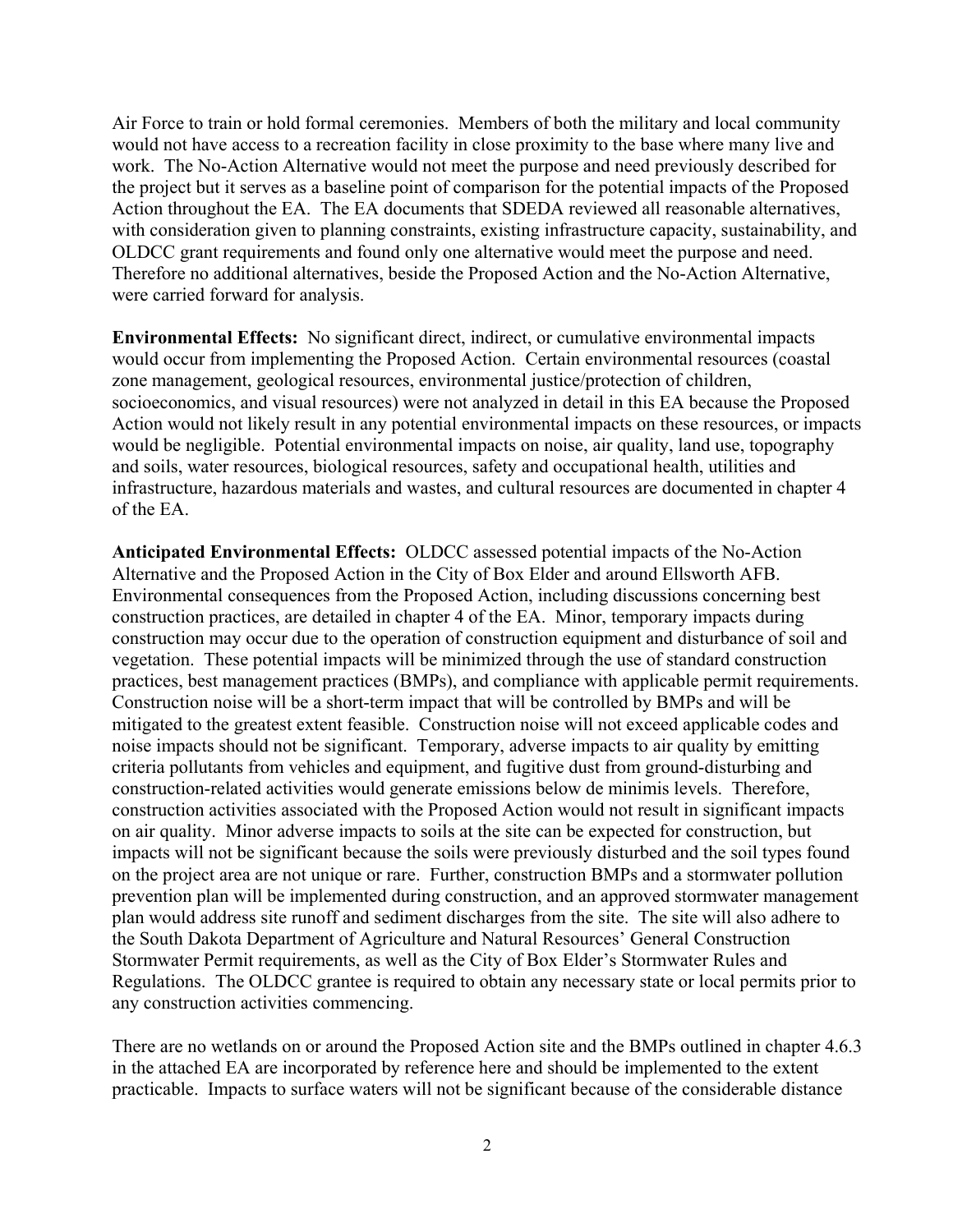between the proposed site and potential receiving waters, and potential impacts will be lessened by following the plans and permit requirements mentioned above. Most of the project site is located in between the proposed site and potential receiving waters, and potential impacts will be lessened by following the plans and permit requirements mentioned above. Most of the project site is located in a minimal flood hazard floodplain, is associated with an ephemeral tributary of Box Elder creek, and does not carry high volume flows. To maintain the functionality of this floodplain, a permit was obtained from the City of Box Elder to re-route the floodplain into a channelized drainage approximately 400 feet to the west of the Proposed Action site and a regional retention pond will also be installed. The grantee will follow the permit and BMPs so both volume and flow direction in the floodplain will be maintained and the Proposed Action will have no adverse effect on floodplains.

Required consultation was conducted with the State Historic Preservation Office (SHPO) and tribes; the SHPO agreed there were no historic properties affected. A Lakota tribal liaison participated in the cultural resources review that found no tribal artifacts during the survey, and no other cultural or sacred sites were identified by tribes or the contractor's survey. If human remains, funerary objects, cultural items, or artifacts are encountered during excavation, work will cease immediately and tribes and the SHPO will be contacted for additional guidance. Consultation with the US Fish  $\&$ Wildlife Service was not required because no federally-listed threatened or endangered species are likely to occur within the project area and there will be no significant impacts to other wildlife or vegetation.

Public Outreach: The SDEDA published a public notice announcing the availability of the Draft EA for public review in the Rapid City Journal on June 12, 2021, Black Hills Pioneer on June 14, 2021, and Native Sun News on June 17 and June 24, 2021. The draft and final EA was placed on the SDEDA website and a hard copy was made available at the Rapid City Public Library.

Finding: Based on the analysis presented in the EA, supporting documentation and review provided by Ellsworth AFB, review by the OLDCC NEPA Coordinator, and review by the DoD Office of General Counsel, OLDCC finds that implementation of the Proposed Action will not significantly impact the quality of the human environment. Therefore, an Environmental Impact Statement will not be prepared. The EA has been developed in accordance with the requirements of NEPA and 40 CFR Parts 1500–1508, and in coordination with Federal, state, and local agencies as described above and in the EA.

Electronic copies of this EA and Finding of No Significant Impact may be obtained by written request to: Office of Local Defense Community Cooperation, 2231 Crystal Drive, Suite 520 Arlington, VA 22202.

> O'BRIEN.PATRI Digitally signed by<br>CK.J.123120031 00319<br>CK.J.123120031 00319<br>C 9  $-04'00'$

 Patrick J. O'Brien **Director**